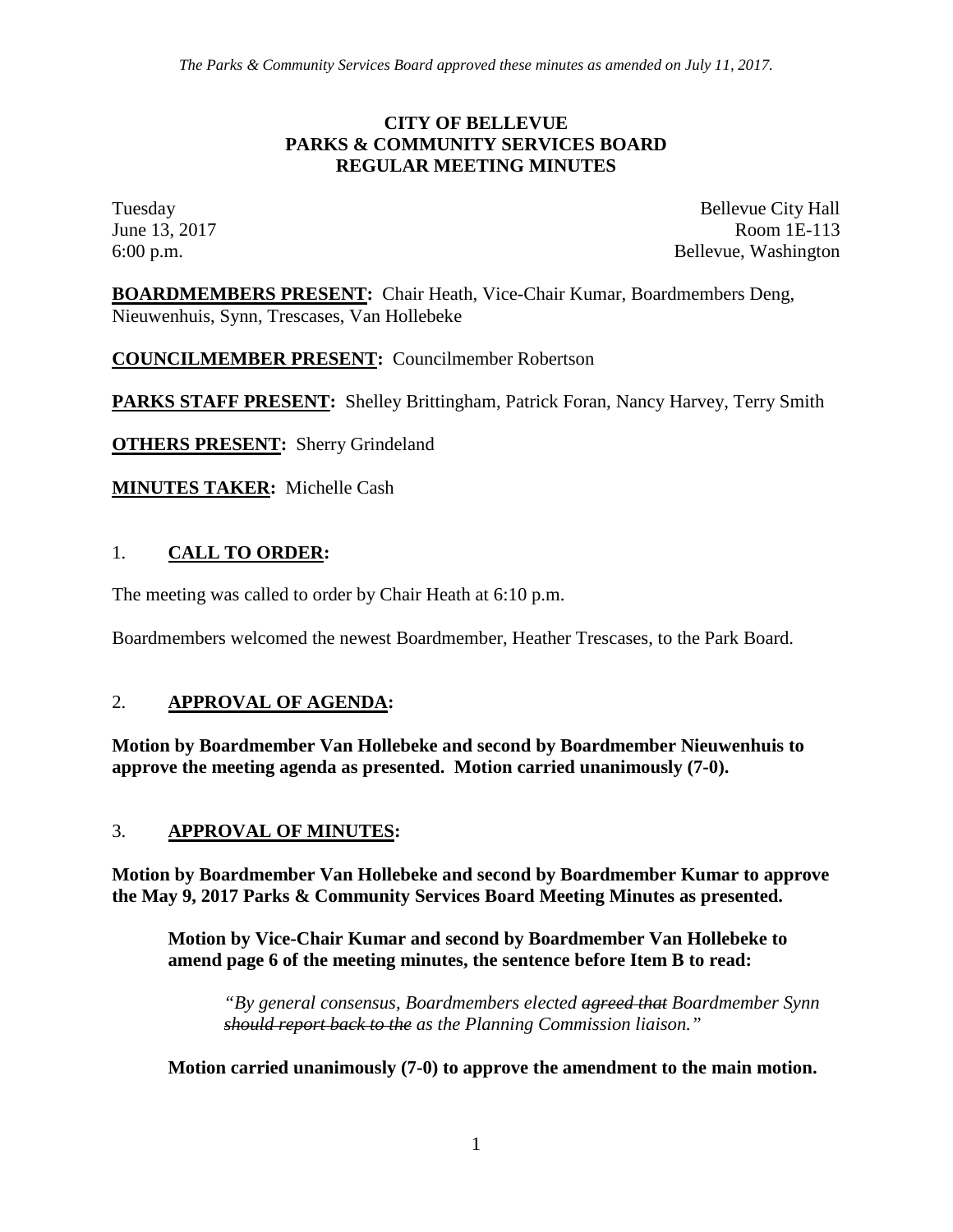**At the question, motion carried unanimously (7-0) to approve the meeting minutes as amended.**

# 4. **ORAL COMMUNICATIONS/PUBLIC COMMENTS:**

*None.*

# 5. **COMMUNICATIONS FROM CITY COUNCIL, COMMUNITY COUNCIL, BOARDS AND COMMISSIONS:**

Councilmember Robertson discussed some of the items that City Council has been working on, including:

- Downtown Livability Initiative
- $\bullet$  148<sup>th</sup> Avenue Puget Sound Energy project
- Environmental Impact Study
- Identifying a location for the homeless shelter
- Transportation loan

In addition, Councilmember Robertson encouraged Boardmembers to attend the Downtown Park Grand Opening and the Bellevue Family 4<sup>th</sup> of July Celebration.

# 6. **DIRECTOR'S REPORT:**

• Follow-up on Oral Communications/Public Comments from prior meetings

Mr. Foran distributed an aerial view of Sound Transit's current project at the East Channel Bridge/Enatai Beach Park. He noted that WSDOT has a right-of-way designation at Enatai Beach Park. Sound Transit will utilize this area, along with other parts of the park, for staging including a crane. There will also be work performed on the bridge columns. Mr. Foran noted that impacts to the park will be relatively minor. However, some adjustments may need to be made to parking during the column work. Councilmember Robertson clarified that the area designated for the staging and crane is not owned by the city. The work and staging area at Enatai Beach Park will begin in October, 2017 and is anticipated to continue for two years.

Mr. Foran encouraged Boardmembers to attend the Downtown Park Grand Opening and the Bellevue Family  $4<sup>th</sup>$  of July Celebration.

# 7. **BOARD COMMUNICATIONS:**

Vice-Chair Kumar enjoyed the Lake-to-Lake Bike Ride and the 25<sup>th</sup> Anniversary Celebration for Bellevue Botanical Gardens.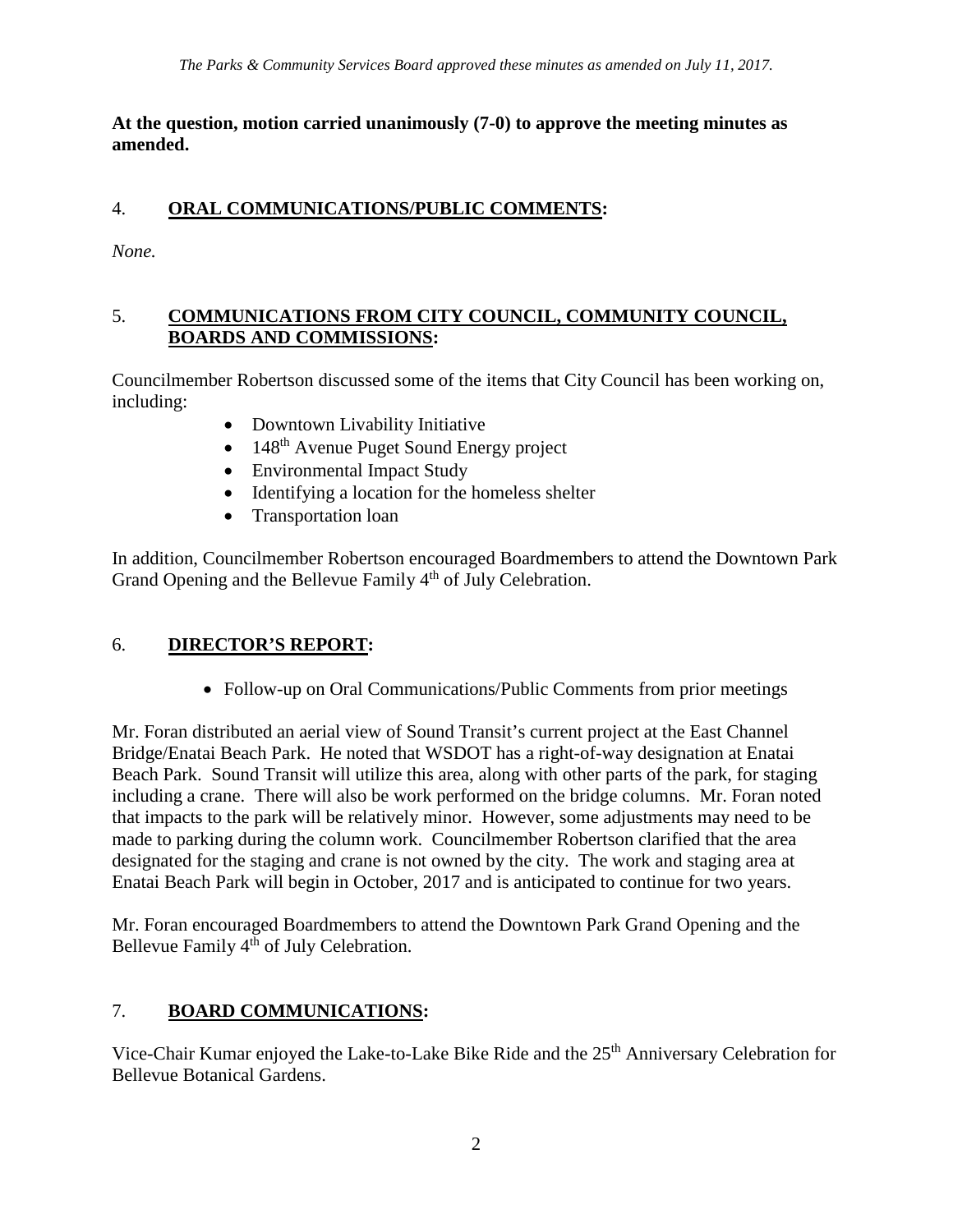Boardmember Van Hollebeke expressed his appreciation to Boardmembers for their patience while he lived in New York City for the past several months. He expressed his enthusiasm for the completion of Downtown Park and looks forward to the continued progress at Meydenbauer Bay Park.

Boardmember Synn commended staff for their work on the Downtown Park project. He also recently attended two Planning Commission meetings regarding the Downtown Livability Initiative and will provide a more detailed report later in the meeting agenda.

Boardmember Deng enjoyed Downtown Park with her Stroller Strides class that she offers. On behalf of the Board, Boardmember Deng and Boardmember Nieuwenhuis attended a recent City Council meeting to accept a Proclamation for National Kids-to-Parks Day. Lastly, Boardmember Deng enjoyed the 25<sup>th</sup> Anniversary Celebration for Bellevue Botanical Gardens.

Boardmember Nieuwenhuis enjoyed the Lake-to-Lake Bike Ride and the 25<sup>th</sup> Anniversary Celebration for Bellevue Botanical Gardens. He also participated in the Emerald City Bike Ride and commended Bellevue Police for their assistance with this event. Boardmember Nieuwenhuis discussed a recent news report that he saw on Q13 Fox News that highlighted Bellevue becoming a booming tourist destination. Boardmember Trescases also saw this newscast and encouraged Boardmembers to watch it.

Boardmember Trescases distributed fliers for the upcoming Eastside Heritage Center Strawberry Festival at Crossroads Park. She also recently hiked the Coal Creek Nature Area and commended the Parks Department for all of the hard work that has been put into the project, including the interpretive signs.

# 8. **CHAIR COMMUNICATION & DISCUSSION:**

### A. Next Quarter's Agenda Items

Chair Heath suggested that the Board discuss the next steps for implementing the items discussed at the Planning Retreat at the next Board meeting.

# 9. **BOARDMEMBER COMMITTEE/LIAISON REPORTS:**

# A. Wilburton Citizen Advisory Committee

Vice-Chair Kumar noted that the Wilburton CAC recently reviewed the density information that was shared with the Parks Board at the May 9, 2017 Parks Board meeting. The Wilburton CAC also received a presentation regarding some of the transportation constraints in the project area. Vice-Chair Kumar encouraged Boardmembers to periodically visit the Wilburton area so they can provide valuable input and share their future visions.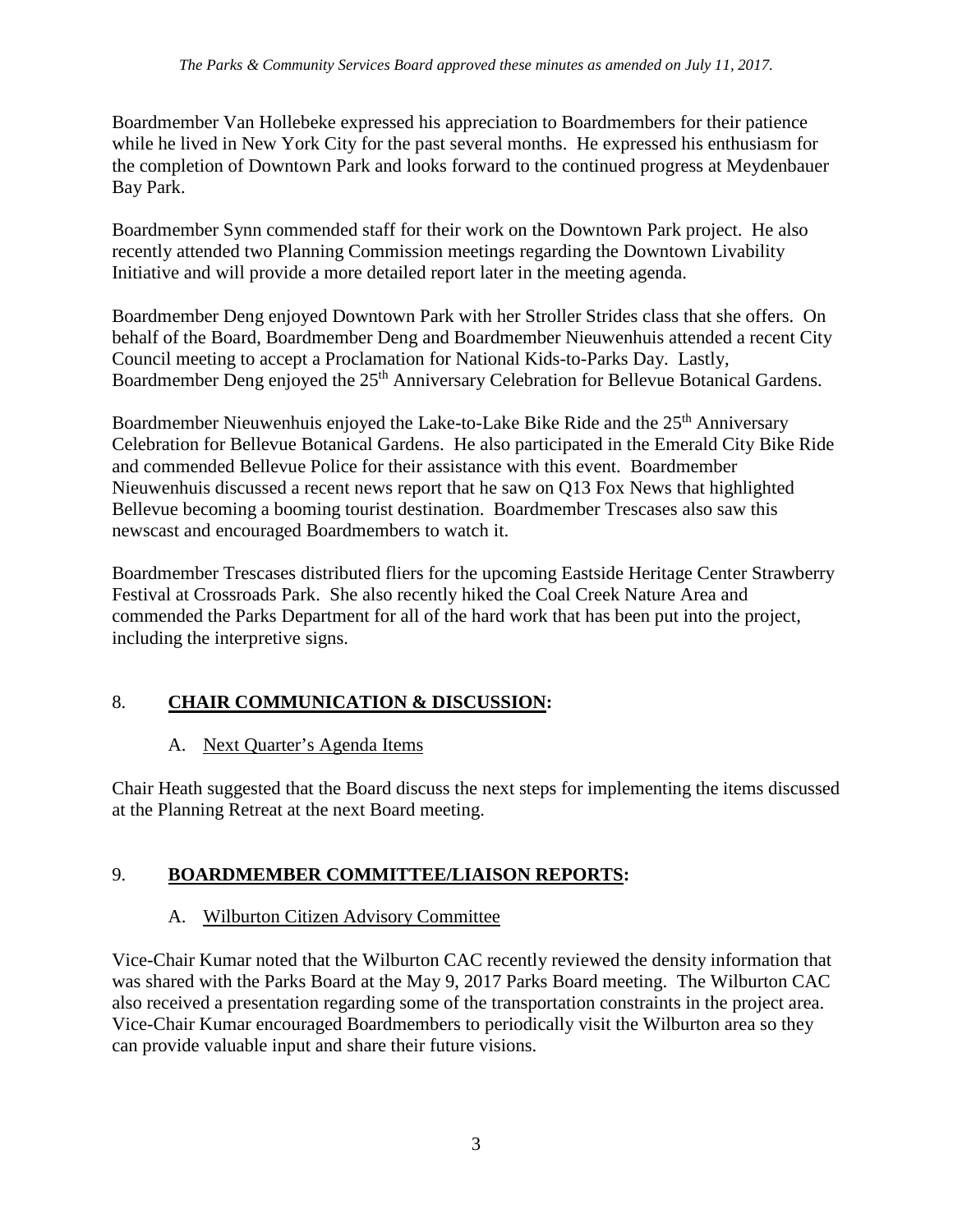Chair Heath encouraged Vice-Chair Kumar to identify park-related items in the Wilburton area so the Parks Board can provide input/feedback. Vice-Chair Kumar noted that the CAC has discussed impacts to some of the streams, wetlands, and lake.

B. Planning Commission Follow-Up

Boardmember Synn praised the Planning Commission for their hard work and dedication. He summarized his interactions with the Planning Commission regarding the Downtown Livability Initiative Land Use Code Update, including park impact fees. Out of the many discussions that occurred, Boardmember Synn reported that the Planning Commission sent City Council a Transmittal Memo to encourage them to consider park impact fees as a means for funding parks and open spaces. Boardmember Synn noted that the interactions with the Planning Commission have created a closer relationship between the Parks Board and Planning Commission. He added that the Planning Commission would also like the Parks Board to make a presentation to City Council.

At the last Parks Board meeting, there was discussion regarding the definition of "open space." Councilmember Robertson read Land Use Code 20.50.038.O Definitions, which states:

*"Open Space. Land area unoccupied by buildings, traffic circulation roads, or parking areas, including, but not limited to, woodlands, fields, sidewalks, walkways, landscape areas, gardens, courtyards, or lawns."*

Councilmember Robertson also discussed the Land Use Code and Comprehensive Plan and how the two items are related. There are also other factors to consider (i.e., Shoreline Master Plan, and other documents related to the Downtown and the Bel-Red corridor).

Chair Heath suggested that the next steps for the Planning Commission be discussed under Agenda Item 10d.

# 10. **DISCUSSION/ACTION ITEMS**

# A. Goodbye/Thank You for Outgoing Boardmember Sherry Grindeland

Councilmember Robertson read a Commendation for Sherry Grindeland to thank her for serving on the Parks Board. On behalf of the Board, Chair Heath presented Ms. Grindeland with a plaque, and on behalf of staff Mr. Foran gave her framed pictures as a token of appreciation. In addition, Boardmembers and staff expressed their appreciation to Ms. Grindeland for her valuable contributions to the city and Board.

B. Board Elections

Chair Heath opened nominations for the Parks & Community Services Board Chair position.

## **Motion by Chair Heath to elect Boardmember Van Hollebeke as the Parks & Community Services Board Chair.**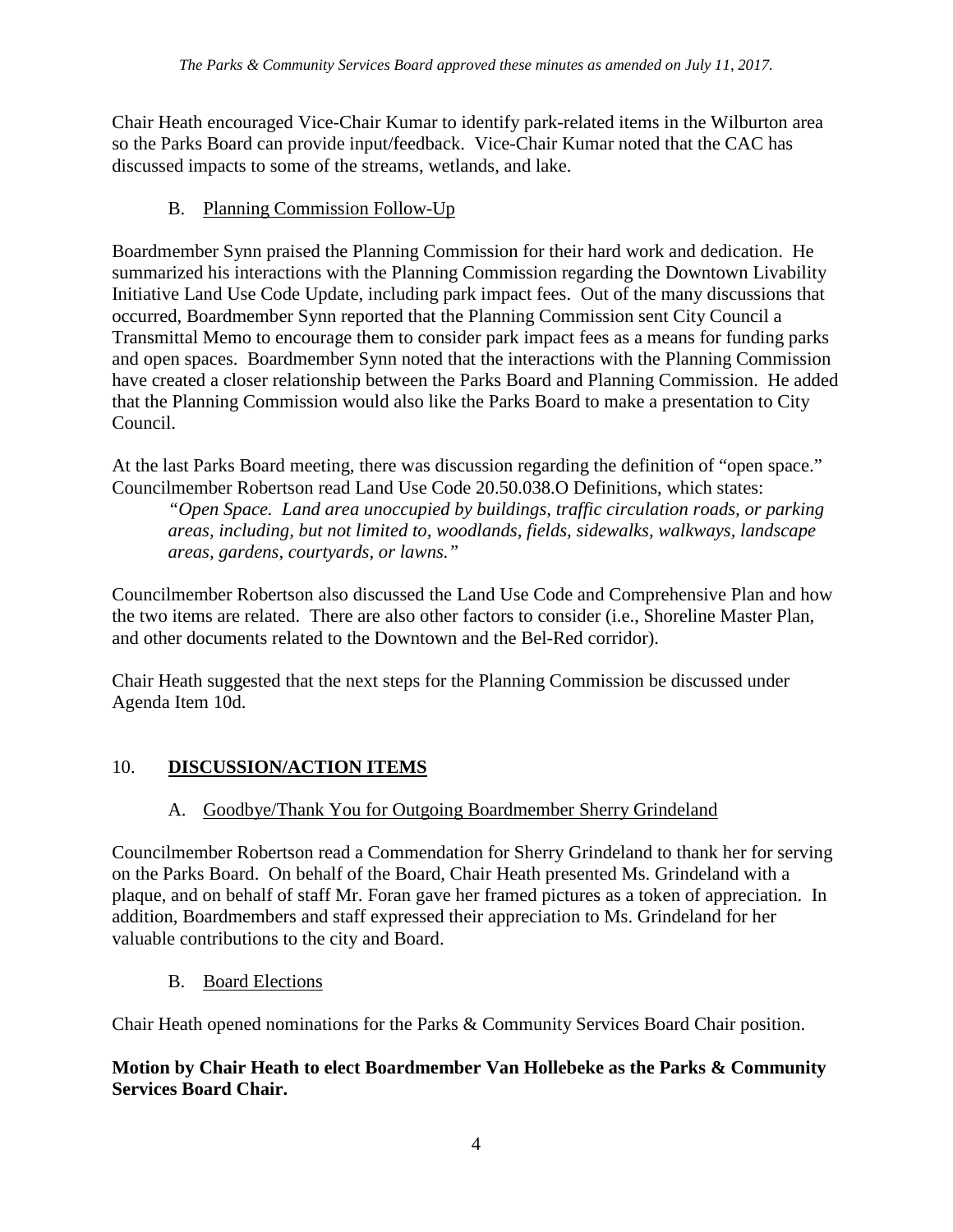## **Motion by Boardmember Nieuwenhuis to elect Vice-Chair Kumar as the Parks & Community Services Board Chair. Vice-Chair Kumar declined the nomination.**

Chair Heath requested other nominations for the Parks & Community Services Board Chair position. There were none. Therefore, nominations were closed.

**At the question, motion carried unanimously (7-0) to elect Boardmember Van Hollebeke as the Parks & Community Services Board Chair.**

Chair Heath opened nominations for the Parks & Community Services Board Vice-Chair position.

**Motion by Boardmember Van Hollebeke to elect Boardmember Synn as the Parks & Community Services Board Vice-Chair.** 

**Motion by Vice-Chair Kumar to elect Boardmember Nieuwenhuis as the Parks & Community Services Board Vice-Chair.** 

**Motion by Boardmember Deng to reelect Vice-Chair Kumar as the Parks & Community Services Board Vice-Chair. Vice-Chair Kumar declined the nomination.**

Chair Heath requested other nominations for the Parks & Community Services Board Vice-Chair position. There were none. Therefore, nominations were closed.

## **At the question, motion carried (4-3) to appoint Boardmember Synn as the Parks & Community Services Board Vice-Chair.**

The newly elected Board officers will begin their terms for the July meeting.

C. Review of Last Year

Chair Heath provided a PowerPoint presentation that summarized Board actions over the past few years. He prefaced his presentation noting that there was no blame to be placed from his presentation; it was merely information that has transpired over the past few years.

The presentation provided a 2014 Parks Board Retreat recap. Chair Heath noted that there was a retreat note stating "At a future Parks Board meeting the Board will distill these visioning ideas into themes to forward to the City Council." Although the Board noted that they would get back to the retreat notes many times, this item was not discussed until the November 13, 2014 Parks Board meeting. Chair Heath further explained that Boardmember Van Hollebeke requested further Board Retreat follow-up regarding specific recommendations for visioning and the strategic plan discussed/created at the January 13, 2015 Board meeting. However, Boardmembers then decided that an additional Board Retreat was not necessary in 2015.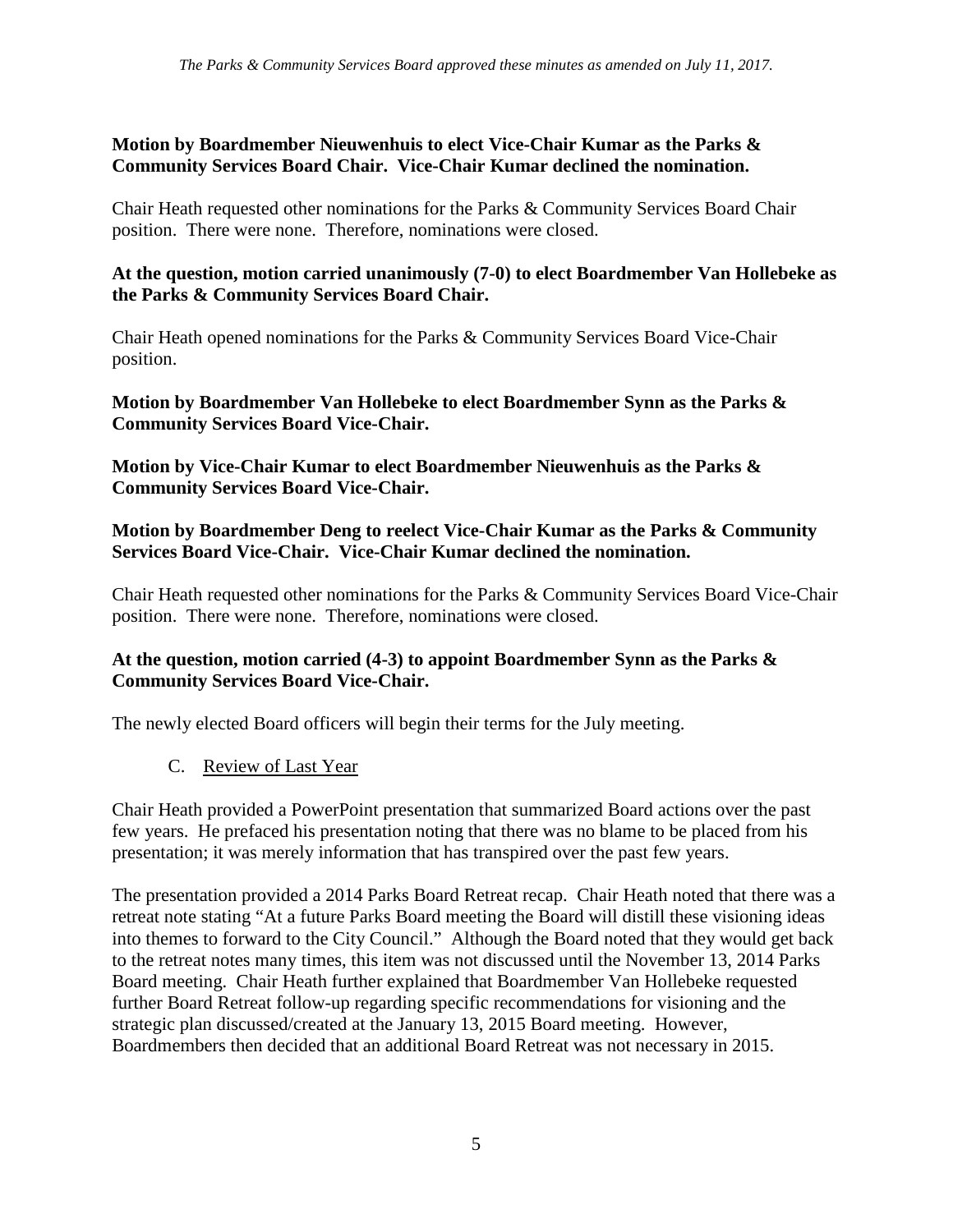After Chair Heath became the Parks Board Chair, he attended a **reviewed the** Planning Commission **meeting minutes and noted that the** . At that meeting, the Planning Commission Chair asked **at one of the Planning Commission meetings** Chair Heath why the Parks Board was not involved with the Comprehensive Plan amendments.

Chair Heath noted that there were two park-related Comprehensive Plan Update amendments that were working through the Planning Commission and eventually recommended to City Council. However, the morning of the Council meeting, the Parks Board received a one-page memo regarding the meeting notification. Chair Heath reminded Boardmembers that the Board was outraged that they were not informed about this information. He clarified that Ordinance No. 6241 states: *"The Board shall review, advise, and make recommendations to the Council on policies regarding parks and open space and community services issues such as: long-range planning, including participation with the Planning Commission in preparing, reviewing, and recommending comprehensive plan updates and subarea plans."*

The above examples (Board Retreat and Comprehensive Plan Update) are two examples that Chair Heath provided that prompted him to change the following agenda items:

- Oral Communications (In the event that the Board Chair determines follow-up is appropriate, a firm plan of action will be determined before the Oral Communications section of the agenda is complete.)
- Director's Report o Follow-up on Oral Communications/public comments from prior meetings
- Communications from City Council, Community Council, Boards and **Commissions**
- Chair Communication & Discussion o Next Quarter's Agenda Items
- Boardmember Committee/Liaison Reports (moved up)
- Establish Agenda for Next Meeting

As a result of the Board's initiative, procedures were created for the following items:

- Board and Commission Liaisons
- Board Visioning and Planning
- Work Plan Council Reporting
- Work Plan Education

Chair Heath stressed the importance of everyone working together and being involved, including staff and Council. He explained that the new policies established above were done so to create more dialogue. Chair Heath provided an overview of a 12 month period and recommended procedures for Board Planning & Visioning.

Councilmember Robertson explained that the Parks Board would have been able to weigh-in on any substantive issues with the Comprehensive Plan if it went through a threshold review. She added that there are many anomalies that don't always involve the Parks Board. Councilmember Robertson expressed her appreciation to the Board to improve transparency. However, she cautioned Boardmembers when trying to establish their own work plan/agenda. Councilmember Robertson clarified that Council establishes the work plan items for the Parks Board. If the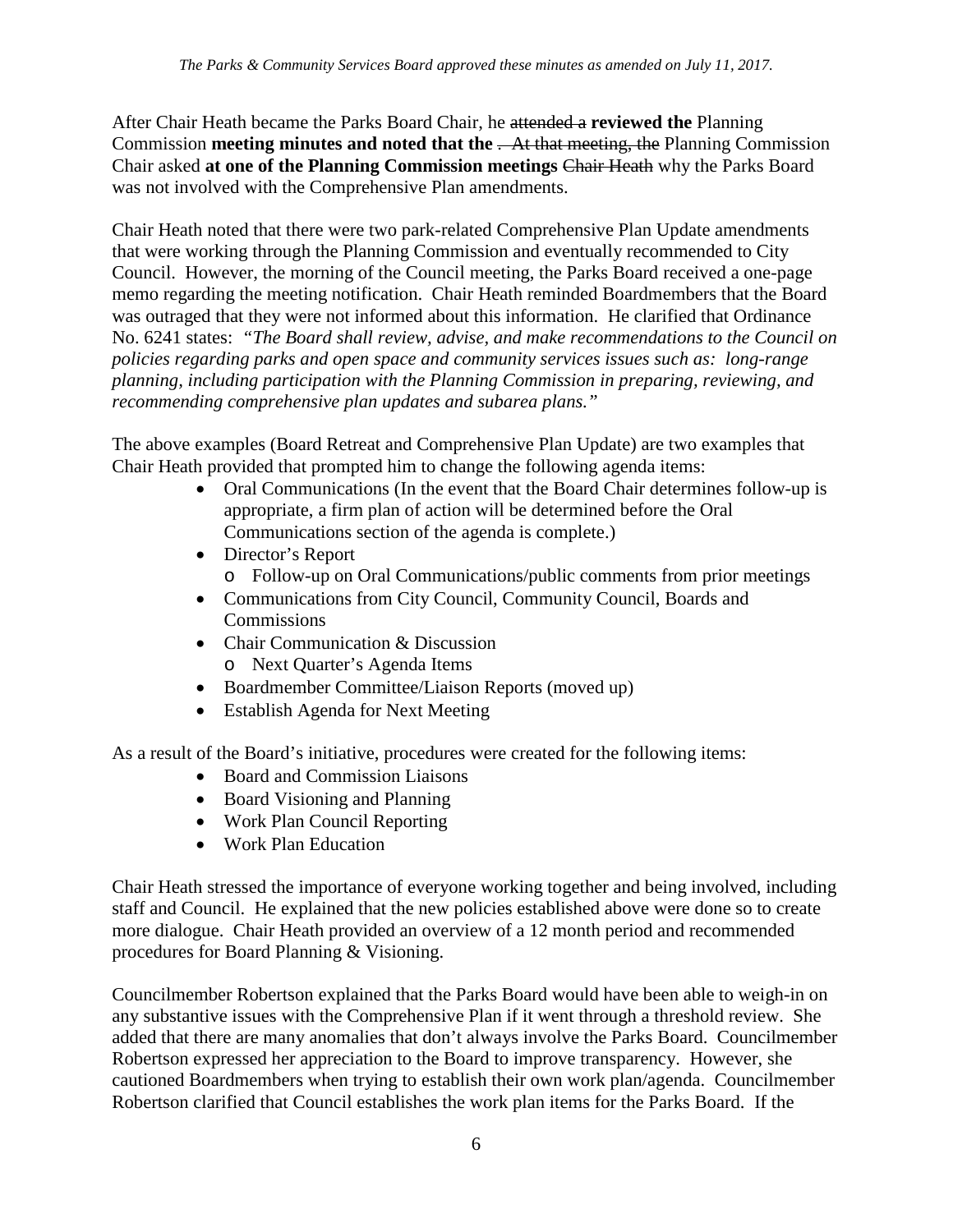Parks Board wants a specific item included on their agenda then they should discuss this with Council.

Boardmember Van Hollebeke clarified that Chair Heath's leadership style is to be inclusive and build consensus. One of the Parks Board's goals is to listen and be an advocate for the community. Hopefully, the new policies will aid in these efforts.

### D. Liaisons to Other Boards/Commissions

Boardmember Synn clarified that his representation to the Planning Commission has always been as a Parks Board representative. The Planning Commission requested that the Parks Board define "open space" and "plazas." Therefore, the Parks Board determined a definition of plaza at the last Parks Board meeting. Boardmember Synn reminded Boardmembers that there was general consensus that an open space should not be considered a park.

Boardmember Synn further added that the Planning Commission suggested that a Parks Board representative attend the City Council meeting where a Transmittal Memo regarding the Comprehensive Plan Amendments will be introduced. Although the Planning Commission is moving forward with the Parks Board's recommendations, Boardmember Synn noted that since the Parks Board does not report directly to the Planning Commission it is prudent to attend the City Council meeting, as recommended by the Planning Commission.

When Boardmembers determine they would like a parks and open spaces discussion add to a meeting agenda, staff will provide definitions and additional information for the discussion.

## **Motion by Boardmember Trescases and second by Boardmember Synn to extend the meeting until 8:40 p.m. Motion carried unanimously (7-0).**

Boardmember Trescases requested clarification on why the Planning Commission suggested that a Parks Board representative attend the City Council meeting. Councilmember Robertson explained that Council will soon be briefed on the Downtown Livability Initiative Land Use Code Update. She noted that typically, a Board/Commission provides input to the Planning Commission and then the Planning Commission forwards recommendations to Council. After Council is briefed on the Downtown Livability Initiative Land Use Code Update, Councilmember Robertson will inform the Parks Board if input is desired/necessary. She noted that Parks Boardmembers are always welcome to attend Council meetings as private citizens.

Boardmember Synn reiterated the Planning Commission's request for the Parks Board to speak to Council. Mr. Foran reminded Boardmembers that the next steps for the Downtown Livability Initiative Land Use Code Update should come from Council.

Boardmember Van Hollebeke requested that a definition of open space be provided to Boardmembers. He would also like to discuss the park impact fees concept during a visioning and planning session. Although the Parks Board passed the Parks & Open Space Plan, Chair Heath noted that no one knows the definition of "open space." He suggested that an educational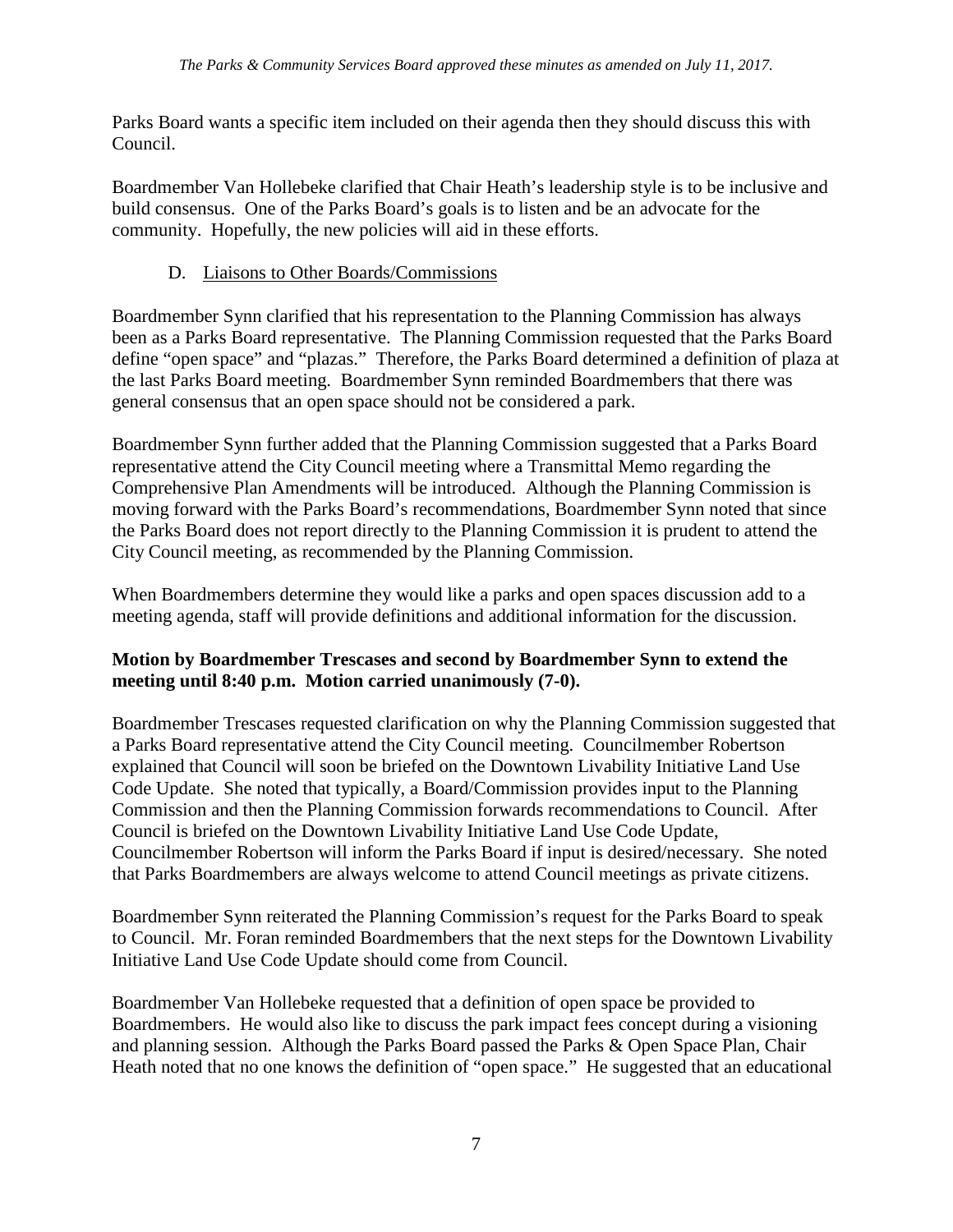session be added to a future meeting agenda to define "open space." Vice-Chair Kumar encouraged Boardmembers to meet one-on-one with staff members when questions arise.

#### **Motion by Boardmember Van Hollebeke and second by Boardmember Synn to extend the meeting until 8:45 p.m. Motion carried unanimously (7-0).**

E. "Emergency" Agenda Items Process

Boardmembers determined that if there is an emergency agenda item that needs to be dealt with the Board Chair and/or Vice-Chair will work with staff to determine the necessary steps.

## **Motion by Chair Heath and second by Boardmember Synn to extend the meeting until 8:50 p.m. Motion carried unanimously (7-0).**

# F. Community Services—Strategy and Vision

## 11. **NEW BUSINESS:**

*None.*

# 12. **ESTABLISHING AGENDA FOR NEXT MEETING:**

Boardmembers requested that the following topics be included in the next meeting agenda:

- Revisit topics discussed at the Board Retreat, including planning and visioning.
	- Review annual Work Plan
	- Determine if there are other Boards/Commissions that Parks Boardmembers should interact with

In addition, Boardmembers asked staff to forward information about "open space" terminology to the Planning Commission.

# 13. **OTHER COMMUNICATIONS:**

- A. CIP Project Status Report
- B. Invitation to Downtown Park Grand Opening
- C. 2017 Election Activities and Public Disclosure Commission Rules
- D. National Kids to Parks Day Proclamation
- E. National Older Americans Month Proclamation